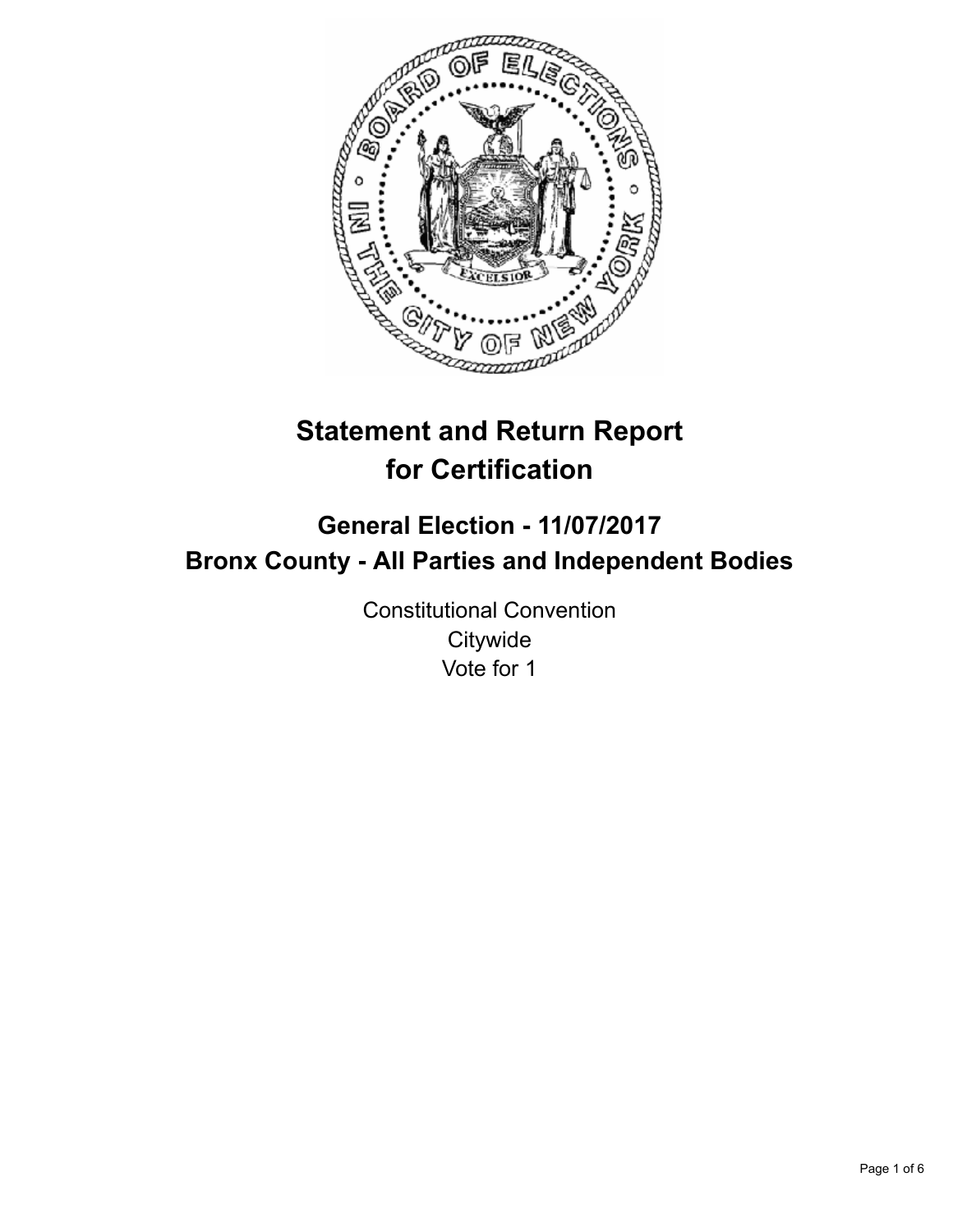

| PUBLIC COUNTER                                           | 10,663   |
|----------------------------------------------------------|----------|
| MANUALLY COUNTED EMERGENCY                               | $\Omega$ |
| ABSENTEE / MILITARY                                      | 266      |
| AFFIDAVIT                                                | 176      |
| <b>Total Ballots</b>                                     | 11,105   |
| Less - Inapplicable Federal/Special Presidential Ballots | $\Omega$ |
| <b>Total Applicable Ballots</b>                          | 11,105   |
| YES.                                                     | 2,272    |
| NΟ                                                       | 7,007    |
| <b>Total Votes</b>                                       | 9,279    |
| Unrecorded                                               | 1.826    |

## **Assembly District 78**

| PUBLIC COUNTER                                           | 8,417 |
|----------------------------------------------------------|-------|
| <b>MANUALLY COUNTED EMERGENCY</b>                        | 0     |
| ABSENTEE / MILITARY                                      | 263   |
| <b>AFFIDAVIT</b>                                         | 125   |
| <b>Total Ballots</b>                                     | 8,805 |
| Less - Inapplicable Federal/Special Presidential Ballots | 0     |
| <b>Total Applicable Ballots</b>                          | 8,805 |
| <b>YES</b>                                               | 1,946 |
| <b>NO</b>                                                | 5,528 |
| <b>Total Votes</b>                                       | 7,474 |
| Unrecorded                                               | 1.331 |

| <b>PUBLIC COUNTER</b>                                    | 11,935 |
|----------------------------------------------------------|--------|
| <b>MANUALLY COUNTED EMERGENCY</b>                        | 0      |
| ABSENTEE / MILITARY                                      | 303    |
| AFFIDAVIT                                                | 147    |
| <b>Total Ballots</b>                                     | 12,385 |
| Less - Inapplicable Federal/Special Presidential Ballots | 0      |
| <b>Total Applicable Ballots</b>                          | 12,385 |
| <b>YES</b>                                               | 2,379  |
| NO.                                                      | 8,047  |
| <b>Total Votes</b>                                       | 10,426 |
| Unrecorded                                               | 1.959  |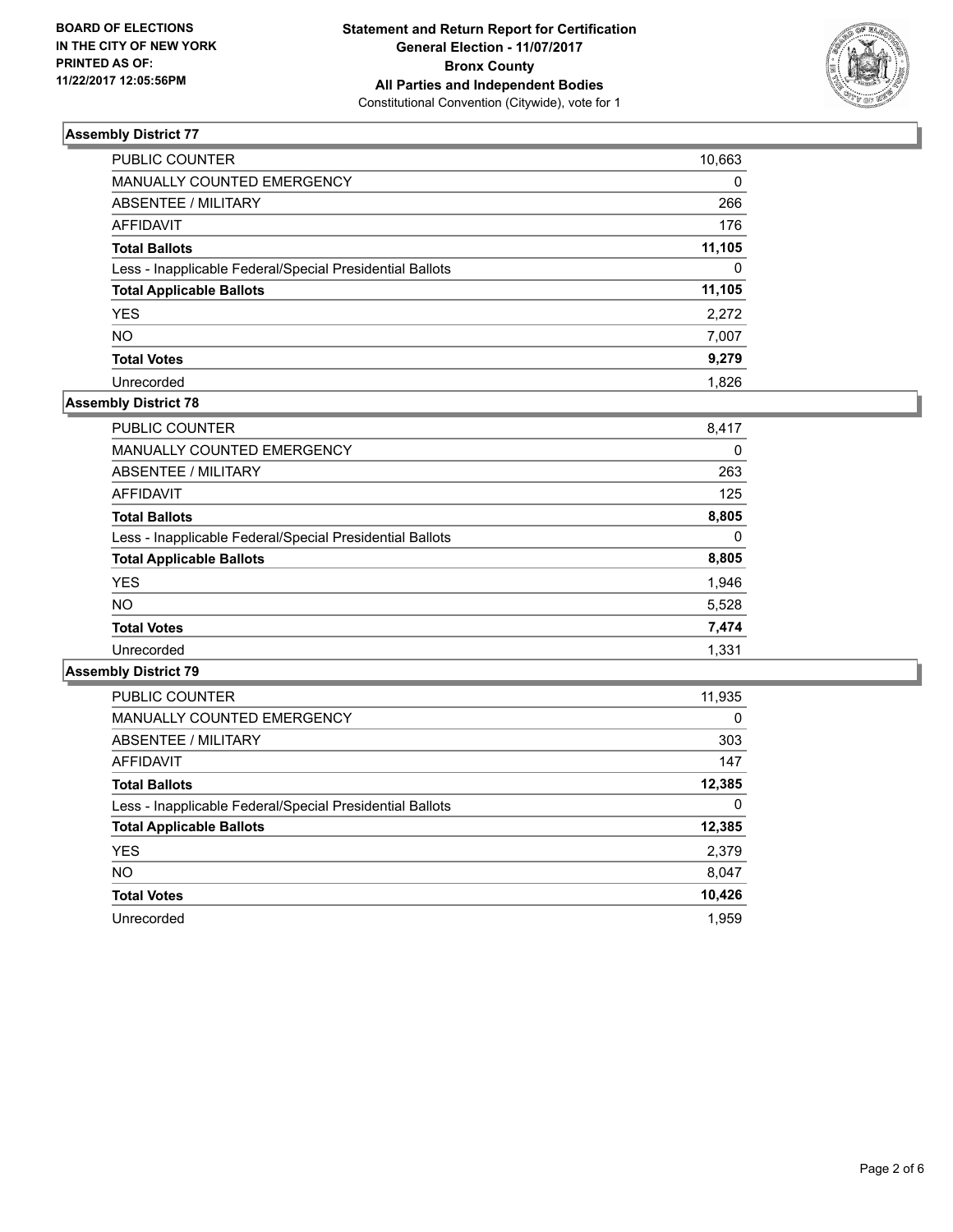

| <b>PUBLIC COUNTER</b>                                    | 13,366   |
|----------------------------------------------------------|----------|
| MANUALLY COUNTED EMERGENCY                               | $\Omega$ |
| <b>ABSENTEE / MILITARY</b>                               | 565      |
| <b>AFFIDAVIT</b>                                         | 189      |
| <b>Total Ballots</b>                                     | 14,120   |
| Less - Inapplicable Federal/Special Presidential Ballots | $\Omega$ |
| <b>Total Applicable Ballots</b>                          | 14,120   |
| <b>YES</b>                                               | 2,743    |
| <b>NO</b>                                                | 9,430    |
| <b>Total Votes</b>                                       | 12,173   |
| Unrecorded                                               | 1.947    |

## **Assembly District 81**

| PUBLIC COUNTER                                           | 19,332 |
|----------------------------------------------------------|--------|
| <b>MANUALLY COUNTED EMERGENCY</b>                        | 0      |
| ABSENTEE / MILITARY                                      | 870    |
| AFFIDAVIT                                                | 273    |
| <b>Total Ballots</b>                                     | 20,475 |
| Less - Inapplicable Federal/Special Presidential Ballots | 0      |
| <b>Total Applicable Ballots</b>                          | 20,475 |
| <b>YES</b>                                               | 3,660  |
| <b>NO</b>                                                | 15,108 |
| <b>Total Votes</b>                                       | 18,768 |
| Unrecorded                                               | 1.707  |

| <b>PUBLIC COUNTER</b>                                    | 22,864 |
|----------------------------------------------------------|--------|
| <b>MANUALLY COUNTED EMERGENCY</b>                        | 0      |
| ABSENTEE / MILITARY                                      | 570    |
| <b>AFFIDAVIT</b>                                         | 199    |
| <b>Total Ballots</b>                                     | 23,633 |
| Less - Inapplicable Federal/Special Presidential Ballots | 0      |
| <b>Total Applicable Ballots</b>                          | 23,633 |
| <b>YES</b>                                               | 3,077  |
| NO.                                                      | 18,842 |
| <b>Total Votes</b>                                       | 21,919 |
| Unrecorded                                               | 1.714  |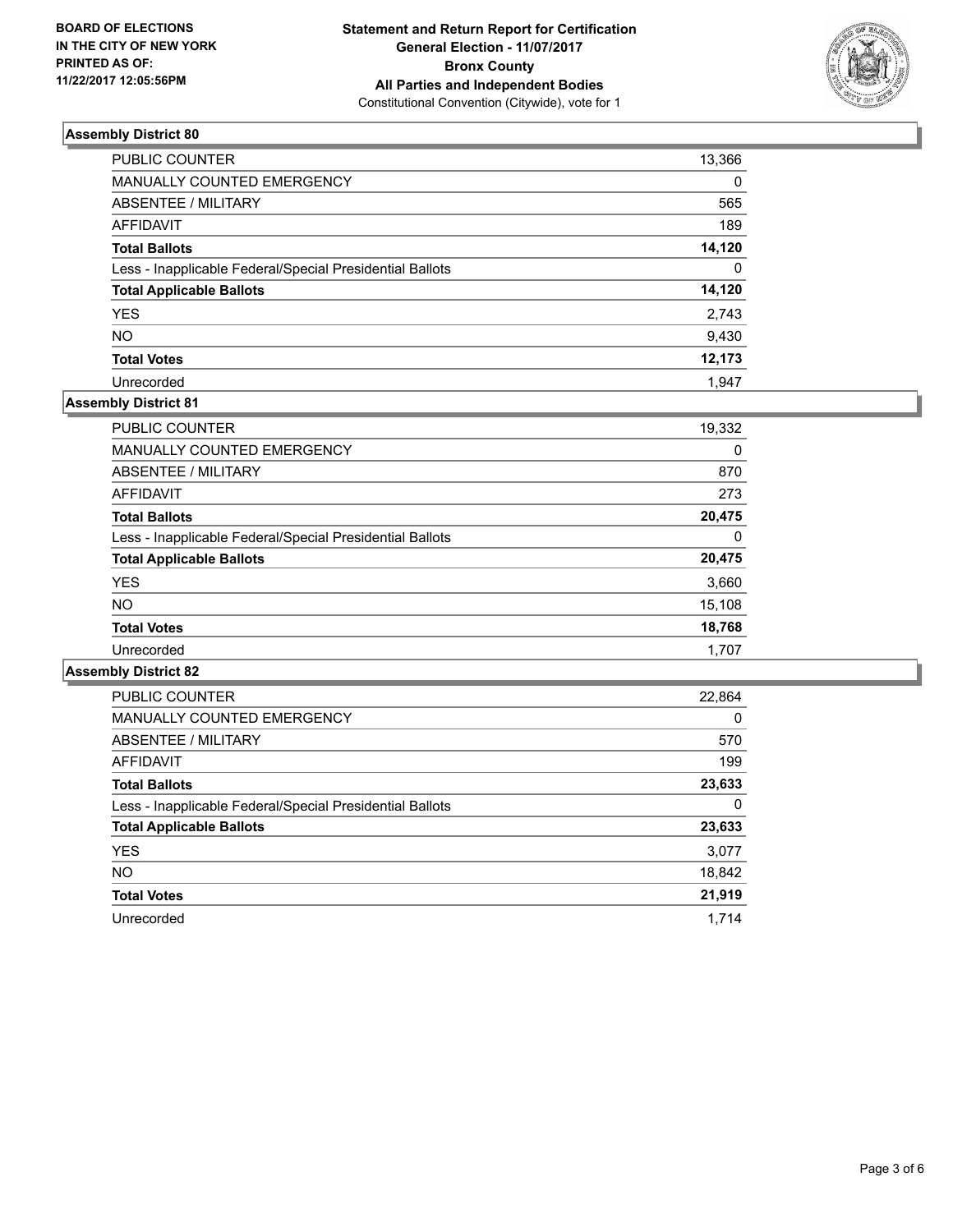

| <b>PUBLIC COUNTER</b>                                    | 15,511   |
|----------------------------------------------------------|----------|
| MANUALLY COUNTED EMERGENCY                               | 0        |
| <b>ABSENTEE / MILITARY</b>                               | 464      |
| <b>AFFIDAVIT</b>                                         | 161      |
| <b>Total Ballots</b>                                     | 16,136   |
| Less - Inapplicable Federal/Special Presidential Ballots | $\Omega$ |
| <b>Total Applicable Ballots</b>                          | 16,136   |
| <b>YES</b>                                               | 2,814    |
| <b>NO</b>                                                | 11,631   |
| <b>Total Votes</b>                                       | 14,445   |
| Unrecorded                                               | 1.691    |

## **Assembly District 84**

| <b>PUBLIC COUNTER</b>                                    | 9,887  |
|----------------------------------------------------------|--------|
| <b>MANUALLY COUNTED EMERGENCY</b>                        | 0      |
| ABSENTEE / MILITARY                                      | 206    |
| AFFIDAVIT                                                | 156    |
| <b>Total Ballots</b>                                     | 10.249 |
| Less - Inapplicable Federal/Special Presidential Ballots | 0      |
| <b>Total Applicable Ballots</b>                          | 10,249 |
| <b>YES</b>                                               | 2,318  |
| <b>NO</b>                                                | 5,987  |
| <b>Total Votes</b>                                       | 8,305  |
| Unrecorded                                               | 1.944  |

| <b>PUBLIC COUNTER</b>                                    | 10,590 |
|----------------------------------------------------------|--------|
| <b>MANUALLY COUNTED EMERGENCY</b>                        | 0      |
| ABSENTEE / MILITARY                                      | 225    |
| <b>AFFIDAVIT</b>                                         | 163    |
| <b>Total Ballots</b>                                     | 10,978 |
| Less - Inapplicable Federal/Special Presidential Ballots | 0      |
| <b>Total Applicable Ballots</b>                          | 10,978 |
| <b>YES</b>                                               | 2,100  |
| NO.                                                      | 7,322  |
| <b>Total Votes</b>                                       | 9,422  |
| Unrecorded                                               | 1.556  |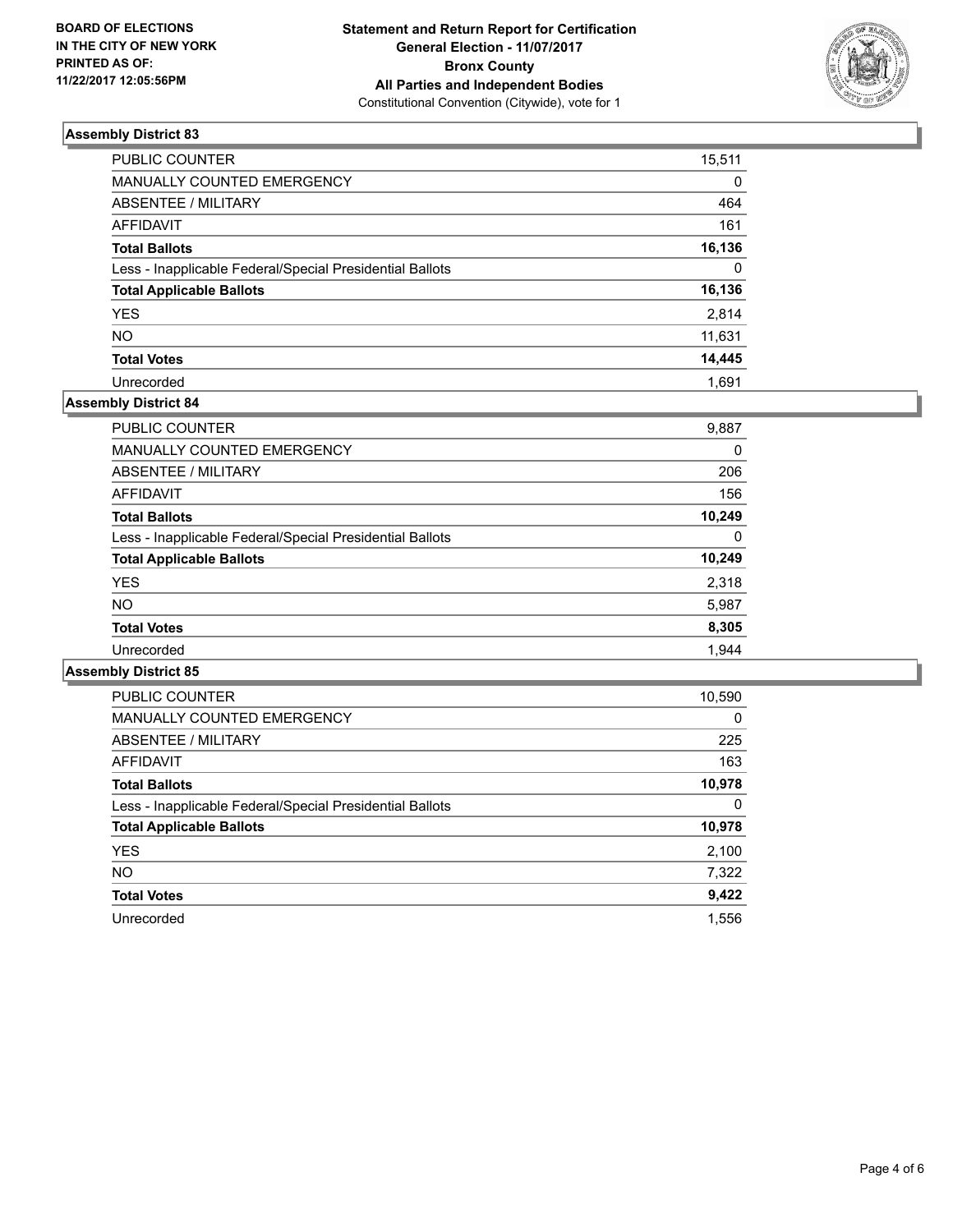

| PUBLIC COUNTER                                           | 8,359    |
|----------------------------------------------------------|----------|
| MANUALLY COUNTED EMERGENCY                               | $\Omega$ |
| <b>ABSENTEE / MILITARY</b>                               | 190      |
| <b>AFFIDAVIT</b>                                         | 153      |
| <b>Total Ballots</b>                                     | 8,702    |
| Less - Inapplicable Federal/Special Presidential Ballots | $\Omega$ |
| <b>Total Applicable Ballots</b>                          | 8,702    |
| <b>YES</b>                                               | 1,906    |
| <b>NO</b>                                                | 4,703    |
| <b>Total Votes</b>                                       | 6,609    |
| Unrecorded                                               | 2.093    |

| <b>PUBLIC COUNTER</b>                                    | 12,643 |
|----------------------------------------------------------|--------|
| <b>MANUALLY COUNTED EMERGENCY</b>                        | 0      |
| ABSENTEE / MILITARY                                      | 312    |
| <b>AFFIDAVIT</b>                                         | 174    |
| <b>Total Ballots</b>                                     | 13,129 |
| Less - Inapplicable Federal/Special Presidential Ballots | 0      |
| <b>Total Applicable Ballots</b>                          | 13,129 |
| <b>YES</b>                                               | 2,325  |
| <b>NO</b>                                                | 9,010  |
| <b>Total Votes</b>                                       | 11,335 |
| Unrecorded                                               | 1.794  |